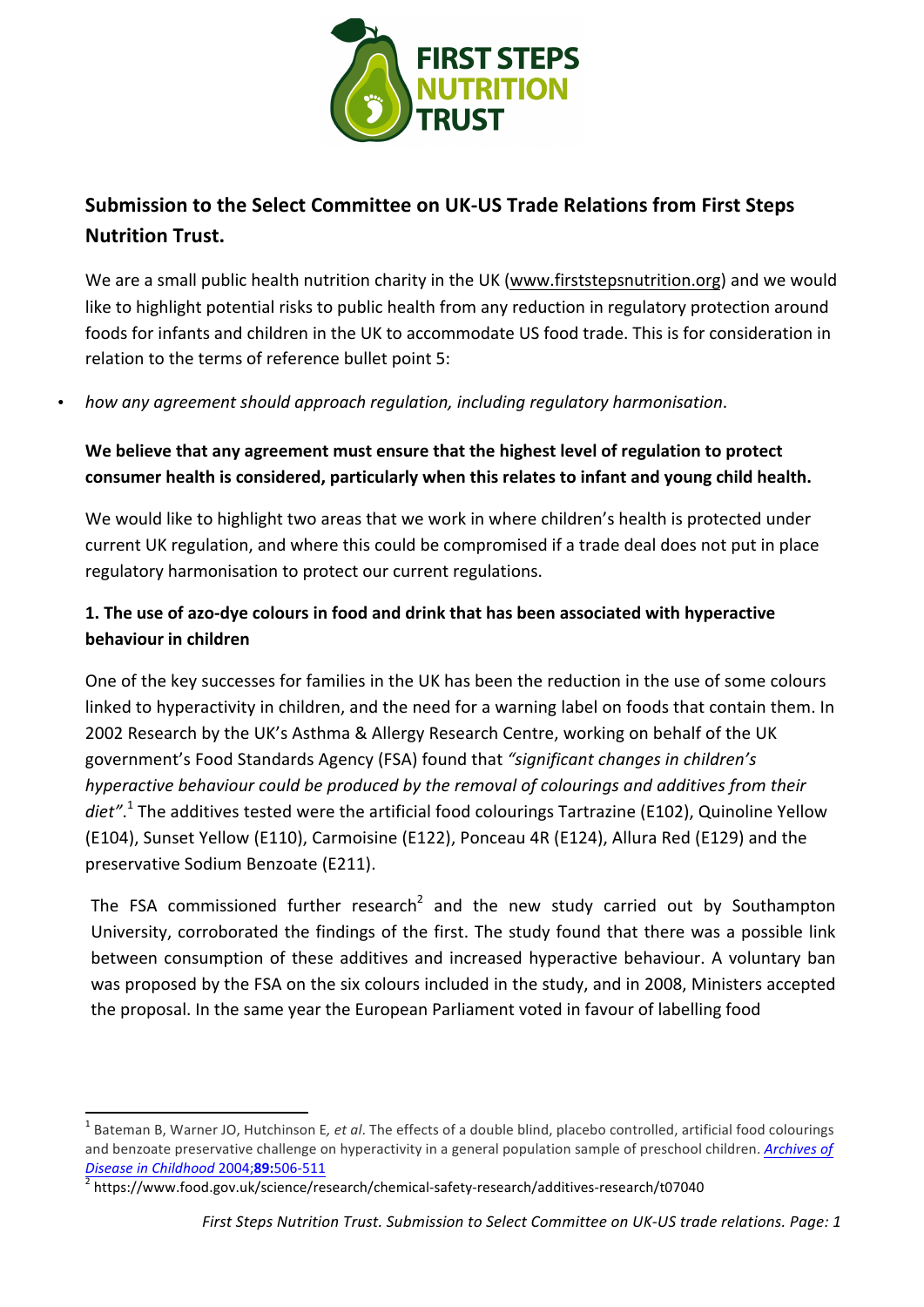

containing the six food colours E102, E104, E110, E122, E124 and E129 with the words 'may have an adverse effect on activity and attention in children'.<sup>3</sup>

The response from manufacturers and retailers in the UK was swift and dramatic, with most foods becoming, and staying, free from these dyes. Major retailers and manufacturers replaced these artificial colours with natural ones including pumpkin, beetroot and spirulina. Whilst a few UK manufacturers have failed to change the colours they use, and choose to put the warning label on their foods and drinks, this is a minority of UK products. The most likely place to find these azodye additives now in foods marketed to children in the UK are in confectionery, drinks and other foods imported from the USA. It is important to note that in the USA recent evidence<sup>4</sup> has found that over 96% of confectionery items in US stores contained artificial colours, as well as many other items consumed by children, and there is no warning label on these products to alert families to potential risk.

The UK food supply chain made enormous efforts to remove these colours and apply labels to imported products in line with current regulations. It would be a backward and negative step for public health if the regulations were not harmonised to ensure we protect our children in the way we have been doing for the past 10 years. Harmonisation of food regulations in any trade deals with the US must therefore allow for the highest set of food standards, and not the lowest.

# 2. Infant formula regulations in the UK are stricter and more protective of infant health than **those in the US.**

Here we highlight the main concerns about the import of US infant formula based on the current US regulatory framework to the UK market. A further explanation of some of the regulatory differences is attached in Appendix 1.

Infant formula is the sole source of nutrition for infants who are not breastfed in the first 6 months of life, and is the recommended main milk drink for non-breastfed babies alongside solid foods from 6 months to 1 year. Infant formula composition and labelling are regulated in both the UK (via EU directives) and the US, but there are some specific differences in ingredients permissible and in the labelling of these products. Essentially the precautionary principle is written in to regulation on foods for special groups.<sup>5</sup>

'In order to ensure a high level of health protection in relation to the persons for whom the food referred to in Article 1(1) of this Regulation is intended, *the precautionary principle* as set out in Article 7 of Regulation (EC) No 178/2002 shall apply

 $^3$  http://eur-lex.europa.eu/LexUriServ/LexUriServ.do?uri=OJ:L:2008:354:0016:0033:en:PDF<br> $^4$  Batada A, Jacobsen MF (2016) Prevalence of artificial food colors in grocery store products marketed to children.

Clinical Pediatrics (online). DOI: 10.1177/00099228126651621. P1-7.<br>  $5$  http://eur-lex.europa.eu/legal-content/EN/ALL/?uri=celex%3A32013R0609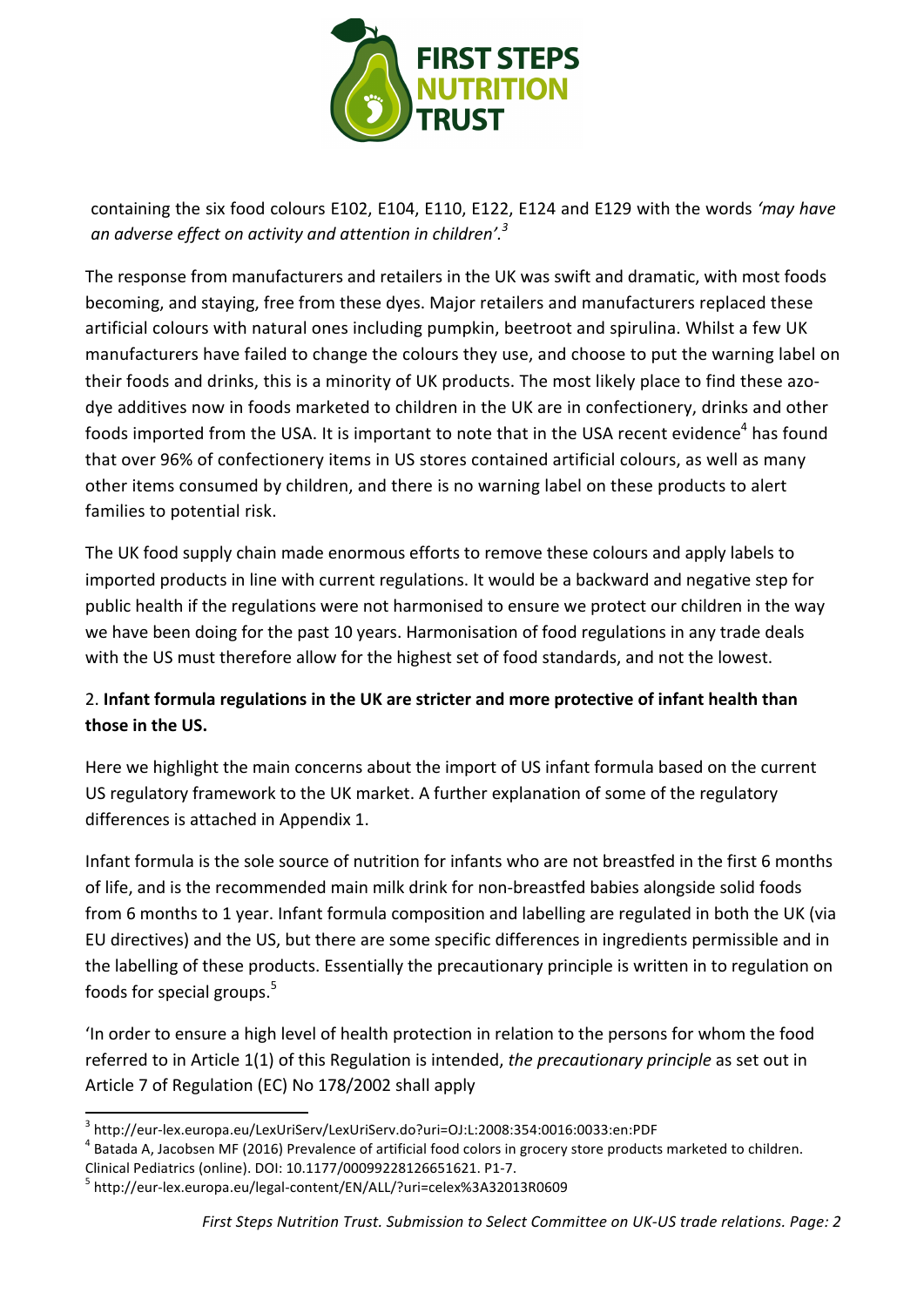

The US opposes the precautionary principle and requires evidence of harm before regulating.

The most significant differences in composition and labelling of infant formula in the UK and US are summarised below:

- UK regulations specify lower and upper limits for carbohydrate in infant formula. They also require a large proportion of the carbohydrate present to be in the form of the milk sugar lactose. Sucrose and glucose are not permitted in infant formula made from cows' or goats' milk. Fructose is not permitted in any infant formula. The US regulations do not establish limits for the carbohydrate content of infant milks. Lactose is not mandatory and there are no limits on the use of sucrose and glucose. This means that sugar can be the main ingredient in US infant formula and ingredients such as corn syrup can be freely added.
- Infant formula in the US can have protein contents significantly higher than in the UK. Higher protein in infant formula is now linked to greater weight gain in childhood. The maximum protein content permissable in the UK is currently 3g/100kcal but this is being lowered in infant formula marketed in the EU to 2.5g/100kcal by 2020. The US maximum protein value is 4.5g/100kcal.
- Infant formula in the US does not have to be fortified with iron to an amount considered optimal in the UK, but the maximum amount permitted is much higher than allowed in the UK.
- There are fewer restrictions on the fats that can be used and trans fats are not restricted.
- Far fewer vitamins and minerals have 'upper levels' specified in US regulations.
- US formula can have ingredients not permitted in the UK such as carrageenan gum.
- There is no requirement to protect breastfeeding on infant formula labels in the US by making a statement about the superiority of breastfeeding, or restricting idealising images or words that suggest products are close to breastmilk. Health claims are regulated for Infant formula in the UK and no health claims will be allowed by 2020. US formula can make statements that compare artificial milks to breastmilk, make health claims and use images that idealise the products,. In the US infant formula can be marketed for 'newborns' despite all infant formula suitable in the first year having to meet the same compositional guidelines by law.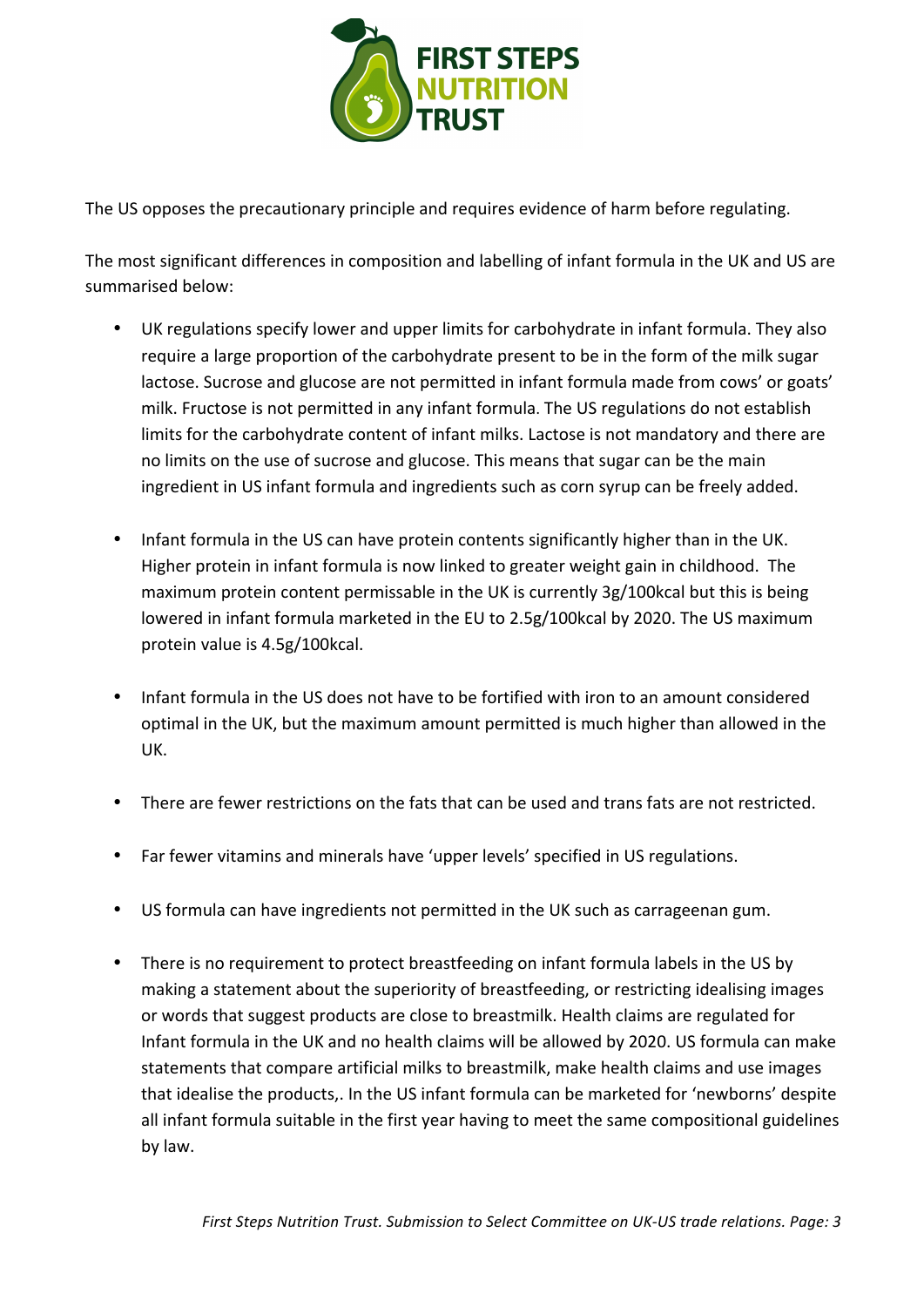

- In the US formula can be labelled as having non GMO ingredients, but there is no requirement to label that they have GMO ingredients. In the UK foods with GMO ingredients must be labelled as such.
- Infant formula imported from the US may well have been made from milk from cows where recombinant bovine somatotropin (rBST), a synthetic growth hormone, has been used, and this would not be identifiable on labels.

We believe that infants in the UK are currently better protected by UK regulations on the composition and labelling of infant formula, and these regulations should be strengthened, not weakened, by any trade deals. Childhood obesity is a matter of great concern to the UK Government and we are sure ministers would not wish to put the current and future health of UK infants at risk by allowing any degradation of standards in products for this our most vulnerable population group.

We would be more than happy to discuss any of these points further, and hope this submission will be of value to the Select Committee when considering the importance of high food standards for infants and young children in any future trade negotiations.

\_\_\_\_\_\_\_\_\_\_\_\_\_\_\_\_\_\_\_\_\_\_\_\_\_\_\_\_\_\_\_\_\_\_\_\_\_\_\_\_\_\_\_\_\_\_\_\_\_\_\_\_\_\_\_\_\_\_\_\_\_\_\_\_\_\_\_\_\_\_\_\_\_\_\_\_\_\_\_\_\_

Dr Helen Crawley. 16.11.2017

### **Appendix 1.**

### Background Information: How do regulations for infant formula differ in the UK and US?

Under UK law, foods intended specifically for infants and young children are considered as foods for specific groups and their safety, suitability and conditions of use are clearly defined in commission directives. A new directive encompassing all Foods for Special Groups EC609/2013 came into force in 2016, however the specific detail on composition, labelling and marketing of infant formula is held in a delegated act which accompanies this directive, and this does not come into force until 2020. Products currently marketed in the UK therefore comply with the previous EU Commission Directive 2006/141/EC on infant formula and follow-on formula and amending Directive 1999/21/EC.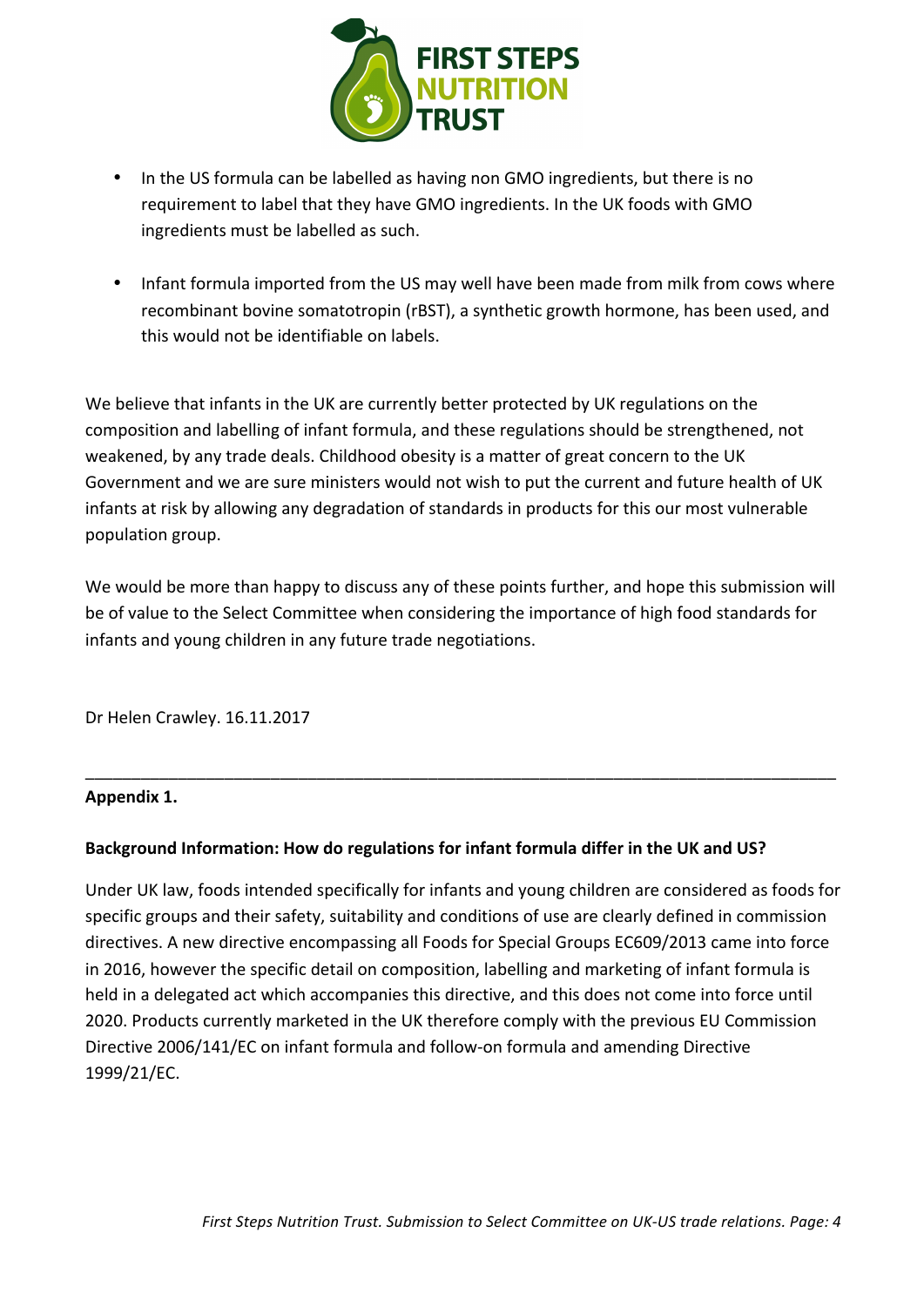

In the US the laws governing food are found in the Federal Food, Drug and Cosmetics Act (FFDCA). Subchapter 9 of the Act deals with food. Additional requirements found in section 412 of the FFDCA apply to infant formula. The food laws are given effect by the Food and Drug Administrations' (FDAs') implementing regulations in title 21 of the Code of Federal Regulations parts 106 and 107 (21 CFR 106 and 107). 

### **Nutritional Adequacy**

Under both UK and US legislation there are regulations specifying the nutritional composition infant products must comply with. Whilst UK and US regulations on the composition of infant formula cover the same macronutrients, vitamins and minerals, there are some fundamental differences

### **Energy**

US regulations do not establish limits for the total energy content of infant milks. EU regulations require that infant and follow-on formula milks provide between 60 and 70 kcal/100ml (250-295kJ/100ml). 

### **Carbohydrates**

UK regulations specify lower and upper limits for carbohydrate in infant formula. They also require a large proportion of the carbohydrate present to be in the form of the milk sugar lactose. Sucrose and glucose are not permitted in infant formula made from cows' or goats' milk. Fructose is not permitted in any infant formula.

The US regulations do not establish limits for the carbohydrate content of infant milks. Lactose is not mandatory and there are no limits on the use of sucrose and glucose. This means that sugar can be the main ingredient in some US infant formula and ingredients such as corn syrup (glucose syrup) can be added.

### **Protein**

UK and US regulations specify the same minimum protein content for infant formula of 1.8g/100kcal. However, the US upper limit for protein of 4.5g/100kcal exceeds the UK upper limit of 3.0g/100kcal for infant formula. The new EC delegated regulation EU 2016/2017 is set to widen that gap further as it reduces the upper limit for protein in European infant and follow-on formula to 2.5g/100kcal. There has been considerable discussion in the last few years about the role of lower protein formula in managing later weight gain in formula-fed infants (Weber et al, 2014) and the protein content of most formula milks in the EU is currently at the lower end of EU regulations.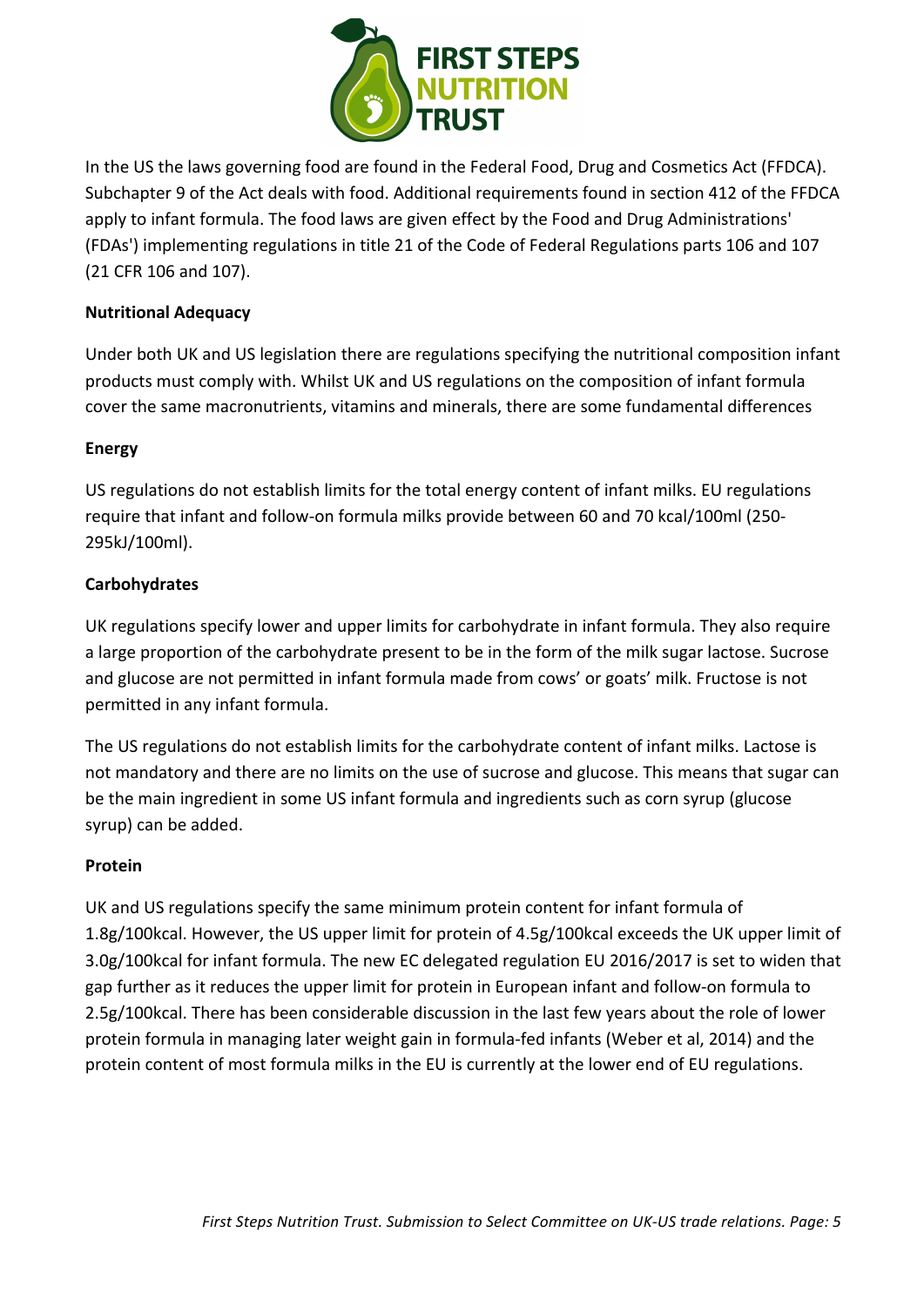

In the UK breast milk is used as the reference protein by which other protein sources are measured and cows' milk, goats' milk and soya protein are named as the only permissible protein sources for infant milks. Under US legislation, casein (the dominant protein in cows' milk) is used as the reference protein.

### **Fats**

The maximum amount of fat permitted in infant formula in the UK and US are the same but infant formula in the US can contain slightly less fat than UK formula. UK regulations also exert greater control on the types of fatty acids permitted in infant milks as they require both linoleic acid and  $\alpha$ linolenic acid to be present where the US regulations require only linoleic acid to be present. The UK regulations impose further restrictions on fatty acids in infant formula milks including restrictions on trans fatty acids, erucic acid, lauric and myristic acids and phospholipids.

### **Docosahexaenoic acid**

Both the UK and US regulations currently permit the addition of DHA to infant formula as an 'optional' ingredient, however, under the new EC Delegated regulation 2016/127 the addition of DHA will become mandatory in all infant formula in the EU and claims of a health benefit for this ingredient will then be disallowed.

**Choline and Inositol** are required in infant formula in the UK, but must only be present in infant milks in the US which are non-milk based.

### **Minerals and Vitamins**

Under UK and US regulations minimum permissible concentrations of the same 12 minerals and 13 vitamins have been established for infant formula. The main difference between UK and US regulations is that under UK regulations maximum permissible concentrations for all 13 vitamins and 12 minerals been established whilst under US regulations, these have been established for vitamins A and D only and for 6 out of 12 minerals. The minimum requirements for minerals in infant formula in the UK are generally lower than the levels required in the US, with the notable exceptions of iron and iodine.

### **Iron and Iodine**

The permissible range of concentrations of iron and iodine in infant formula in the US are significantly wider than in the UK with lower minimum and higher maximum levels permitted than under UK legislation. Under the new EU regulations in the delegated act to come into force in 2020

(EU2016/127) the difference in permissible iodine levels will become more pronounced as the range for iodine in the EU narrows with a higher minimum limit and a lower maximum limit.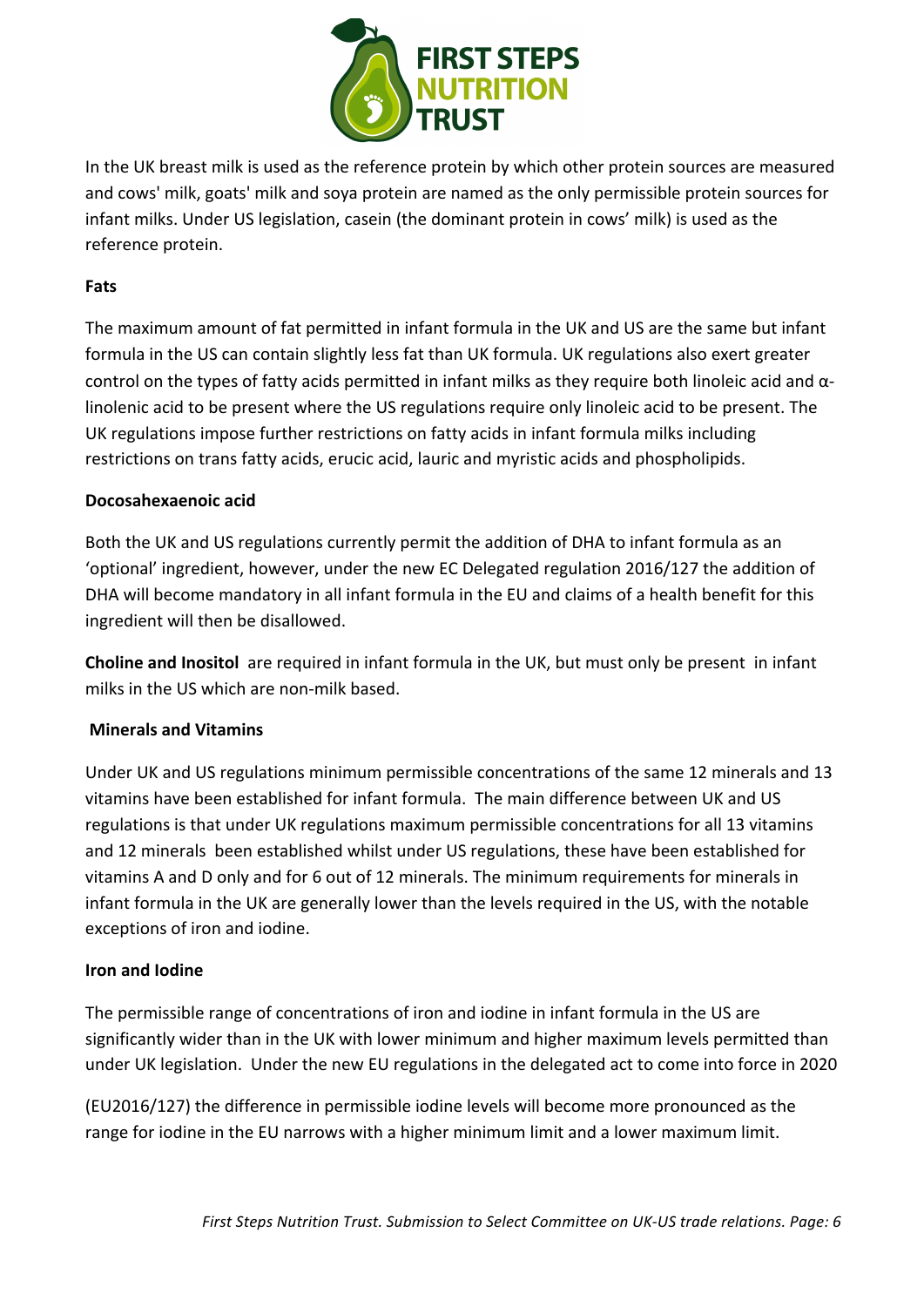

US regulations permit a minimum concentration of iron in infant formula that is half of that required for infant formula in the UK.

### Differences in ingredients permitted in Infant formula in the US and the UK

The regulatory differences between the US and UK have resulted in some clear differences in the ingredients used in infant formula.

**Sugars** is one area where there are clear differences in what is permissible between US and UK legislation. In the UK at least 4.5g/100kcal of a possible maximum of 14g/100kcal of carbohydrate in cows' milk and goats' milk based formula must be sourced from the milk sugar lactose. In the US, there are no such limits on the use of sugar and glucose and lactose is not mandatory. It is therefore highly possible that there are infant formula milks in the US where all of the carbohydrate is provided by sucrose, maltodextrins, corn syrup solids, rice syrup and/or other sugars. Infant formula provides roughly 40% energy from sugars. This means that a baby who is consuming a formula that contains no lactose will be consuming 40% of their energy as, for example, maltodextrins and sucrose.

**Carrageenan** is another ingredient which is not permitted in infant milk in the UK but is considered 'Generally Regarded As Safe' (GRAS) in infant formula in the US. It is not widely used but one major brand includes it in their organic RTF infant formula. The use of carrageenan has been controversial with some studies associating it with intestinal inflammation. Since 2007 the joint FAO-WHO expert committee on food additives (JECFA) has advised against its use in all infant formula, however, the results of a 2014 JECFA<sup>6</sup> review has concluded that the use of carrageenan in infant formula at concentrations up to 1000mg/litre is not of concern. This conclusion has not as yet been reflected in EU legislation.

### **Genetically Modified Organisms (GMOs)**

<u> 1989 - Jan Samuel Barbara, margaret e</u>

The US is the world's leading producer of genetically modified crops (GM) and there is no comprehensive federal legislation specifically addressing GMOs. GMOs are regulated under the general statutory authority of environment, health and safety laws. The US approach to regulating

GMOs is based on the assumption that regulation should focus on the nature of the products, rather than the process in which they were produced. There is therefore no regulatory requirement to label foods produced from GM organisms or containing GM ingredients. In a 1992 policy statement the FDA said that foods derived from GM plants would be presumptively GRAS, however where GMO products differed significantly in structure, function, or composition from

 $6$  http://www.who.int/foodsafety/publications/Summary79.pdf?ua=1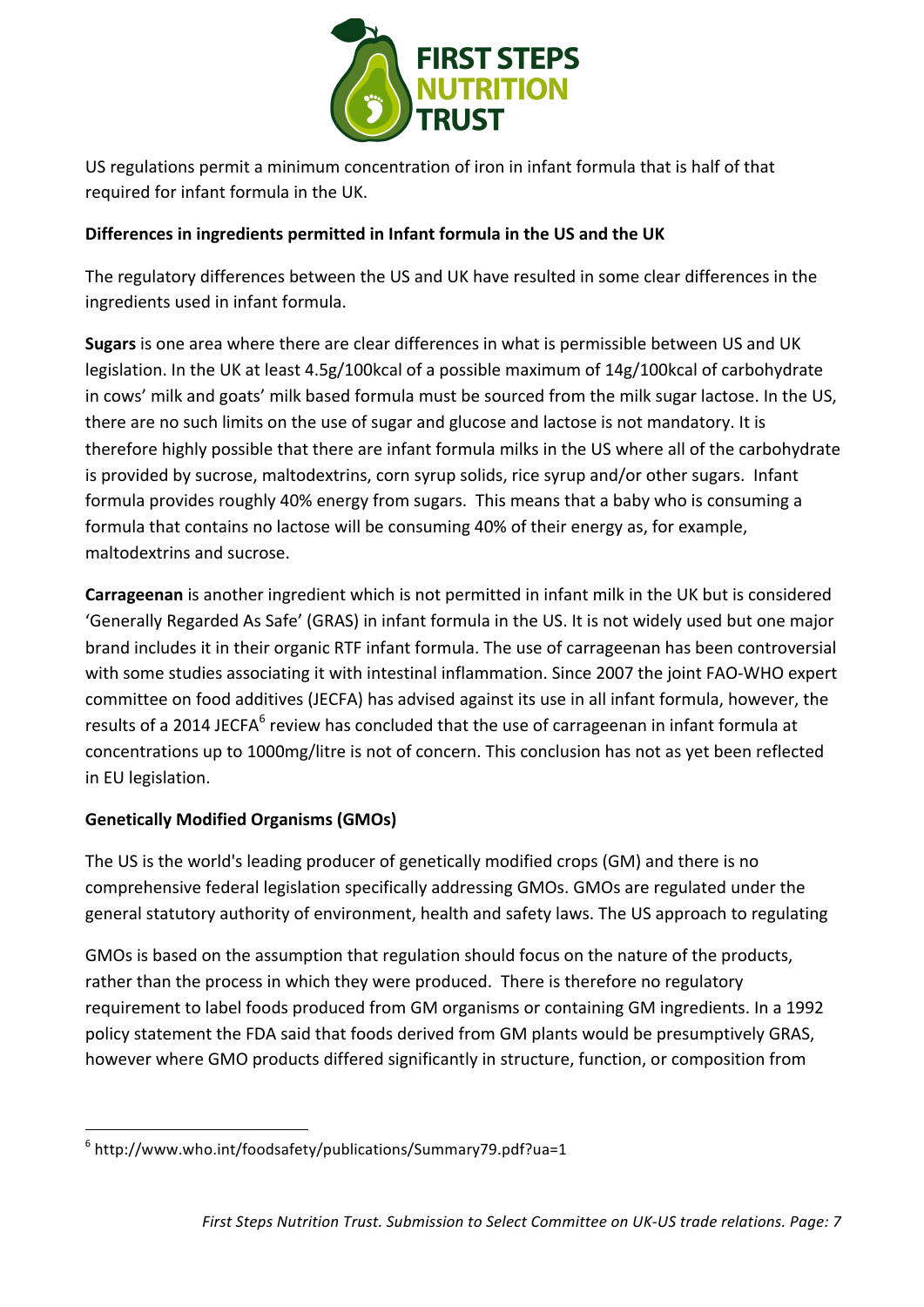

substances currently found in food, pre-market approval as a food additive would be required (The Law Library of Congress, 2015).

### **Recombinant Bovine Growth Hormones (rBGH)**

Recombinant bovine somatotropin (rBST) is a synthetic growth hormone used in dairy cows to increase milk yield. Milk from cows treated with rBGH contains higher levels of the hormone insulin-like growth factor (IGF-1), which has been linked to cancer and the development of insulindependent diabetes mellitus in infants fed on milk containing rBGHs. The use of growth hormones is widespread in the US but is banned in the EU (1999/879/EC).

The FDA and EU policy makers have both reviewed the same evidence in respect of rBGH and have adopted different positions. The FDA position is that the consumption by infants and children of milk and edible products from rbGH treated cows is safe.

### **Antibiotics in Organic Dairy Farming**

Under EU legislation, antibiotics are permitted for use in animals used for organic food production where alternatives are inappropriate, whereas in the US antibiotics are not permitted in animals used for organic food production. Under existing organic equivalence arrangements between the EU and US, the EU recognizes the USDA National Organic Program (NOP) as equivalent to the EU Organic Programme. In order for EU products produced and handled under the EU Organic Program to be marketed as "organic" in the United States using the USDA organic logo, antibiotics must not have been administered to animals.

### **Differences arising from labelling requirements for infant formula**

Infant formula are subject to the labelling requirements of the national food legislation with additional requirements in the infant formula regulations. In the EU the European Food Information to Consumers regulations 1169/2011 (FIC) covers labelling for foods for the wider population. In the US Standard food labelling requirements are found in 21 CFR, part 101.

The information that must displayed on food product labels is broadly similar in the EU and US. All food products must be labelled with the name of the food, the amount of the product, manufacturer details, ingredients, presence of allergens, best before/use by dates and nutritional information. In addition infant formula must carry information pertaining to the preparation and suitability of the product, warn against the hazards of improper use and indicate that the products should only be used with the advice of a healthcare professional.

US infant formula are available in concentrated liquid format which is not a format currently available in the EU. US labelling regulations therefore require an additional set of details for the safe preparation of liquid formula milks. There is a real potential for improper use of concentrated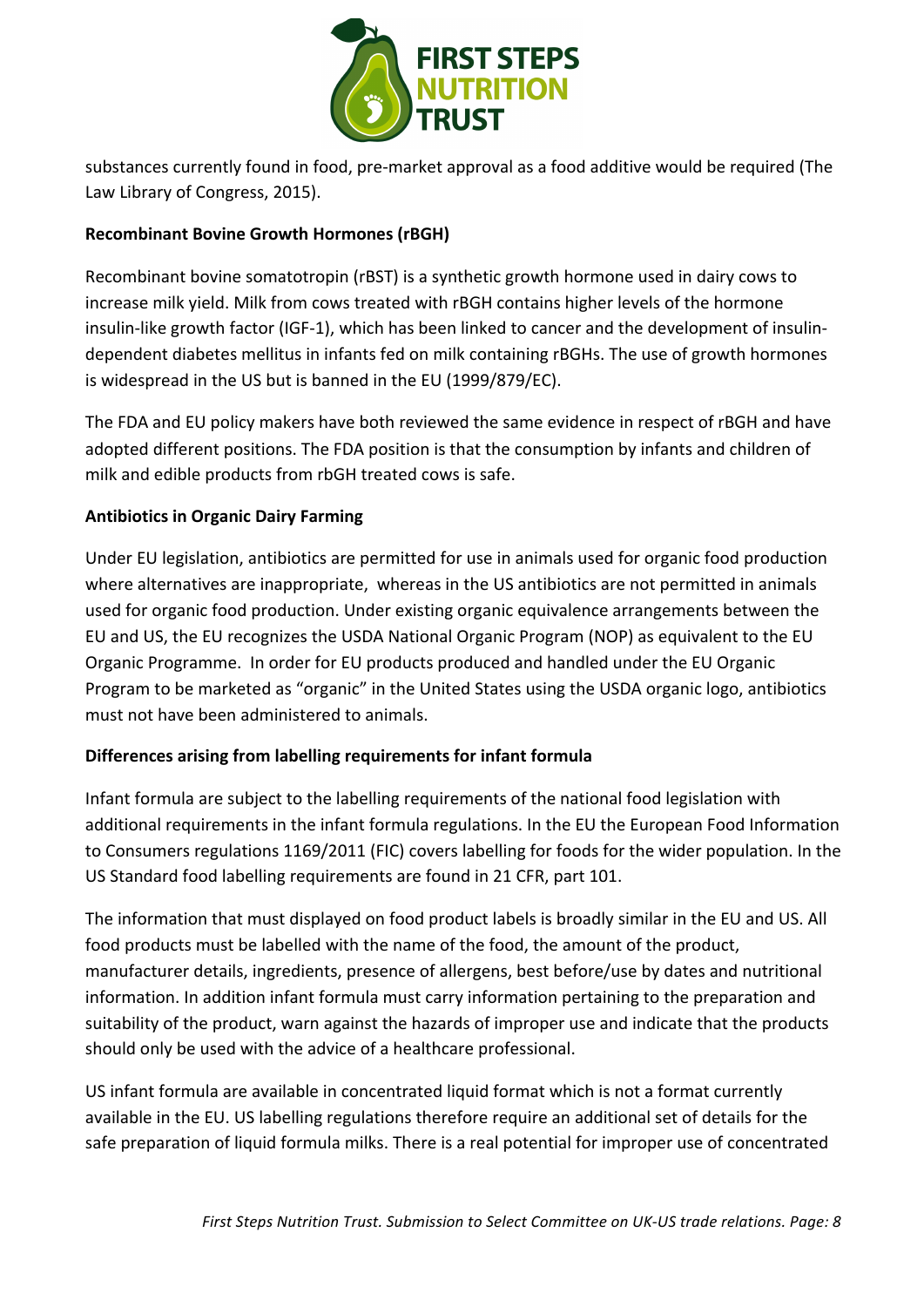

infant formula should they be placed on the EU market as parents in the UK are not familiar with this format of milk and may not realise that concentrated infant milks differ from RTF formula milks

In the US infant formula is marketed for infants at different ages despite the regulations for all infant formula being the same. For example, infant formula is marketed for newborns (0-3 months) in the US suggesting these are specially tailored for this early period. This would not be permitted in the EU where all infant formula must state that it is suitable from birth when infants are not breastfed.

### **Protecting breastfeeding**

The EU has enacted legislation implementing some of the provisions of the WHO Code and under EU legislation some specific provisions are made to protect breastfeeding that are not made under US regulations. Infant formula labels in the EU must carry a statement concerning the superiority of breast feeding and must be designed to provide the necessary information about the appropriate use of the products without discouraging breastfeeding.

Idealising images such as pictures of infants are not allowed, and the label must not use terms such as 'humanised', 'maternalised', 'adapted', or similar suggesting the product is close in composition to breastmilk. There are also strict restrictions on any health claims that can be made. In contrast in the US a variety of health claims are made on infant formula packaging and idealising images are common**.** 

# How are consumers protected from unsubstantiated claims on infant and follow-on formula **milks?**

The EU Commission Directive 2006/141/EC disallows health claims on infant formula (with the exception of a specific controlled claim related to protein allergencity). The permissible nutrition claims relate to the presence (or not) of lactose, and to the presence of DHA, taurine, fructo and galacto-oligosaccharides and nucleotides, but their use is limited to certain conditions being met and no health claims can be made. The new commission delegated regulation EU 2016/127 which comes into effect in 2020 prohibits all nutrition and health claims on infant milks.

Under US regulations claims should not be made on infant formula milk labelling however, as is the case with many other areas of the US legislation, there are exemptions and exceptions. The regulations surrounding the conditions under which nutrient content, structure/function and health claims may be made are complex. In practice infant formula packaging in the US contain a wide range of nutrient and health claims that would not be permitted in the EU.